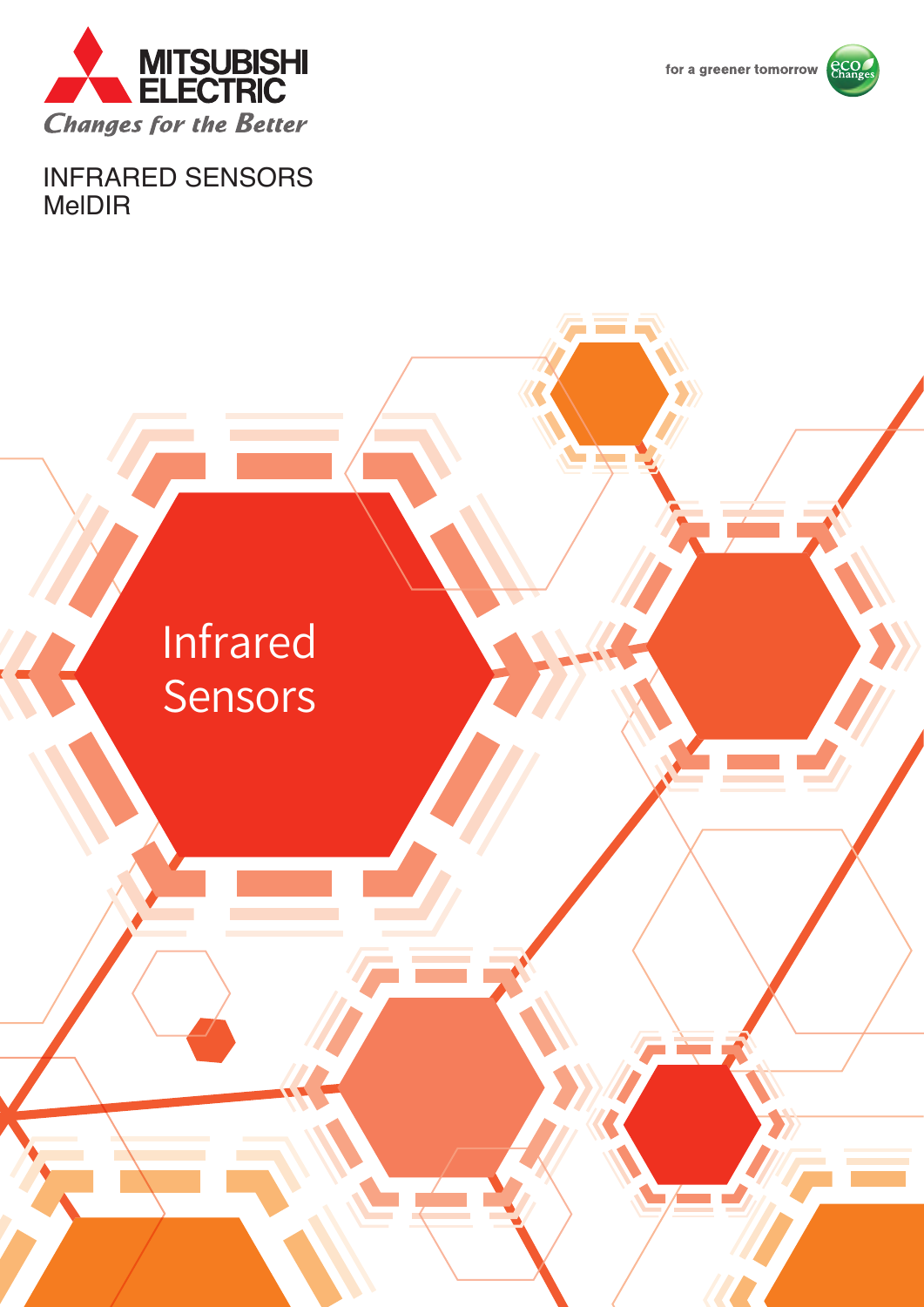# Highly precise detection of people and objects Highly precise detection of people and objects using sensor technologies installed in satellites using sensor technologies installed in satellites



Metal wall Silicon substrate

- eliminates the use of ceramic package and achieves vacuum state performance.
- 2) New packaging technology reduces product size to approximately 80% compared to conventional products $*_1$ , enabling greater compactness and space savings.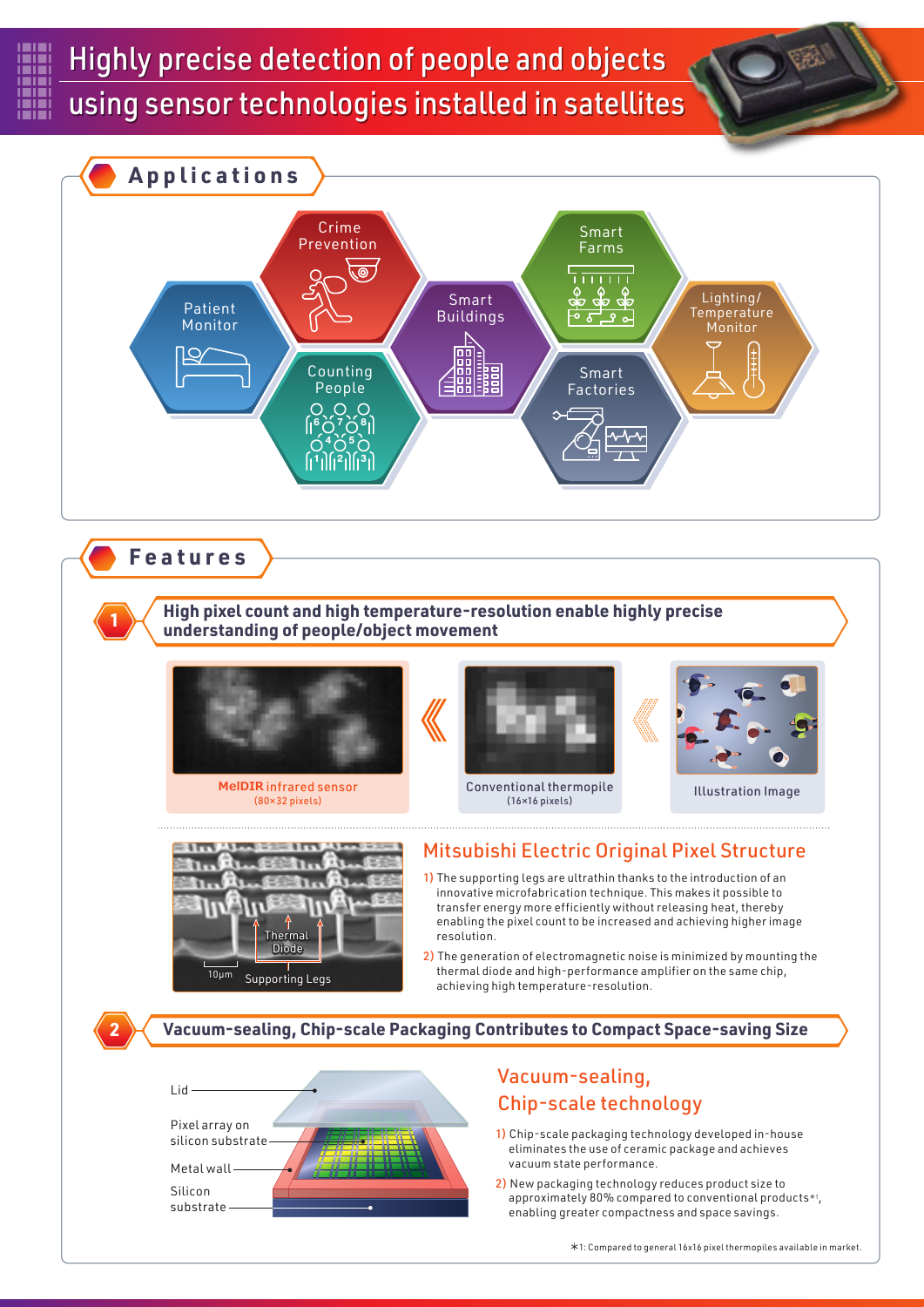



| <b>High pixel count</b>                                                                                 |                         | MIR8032 series                    |
|---------------------------------------------------------------------------------------------------------|-------------------------|-----------------------------------|
| • Tenfold compared to<br>conventional<br>$(80 \times 32 \text{ pixels})$                                | Type No.                | MIR8032A1*/MIR8032B1*             |
|                                                                                                         | <b>Pixels</b>           | $80 \times 32$                    |
|                                                                                                         | Temp. resolution (NETD) | 100 mK (Typ.)                     |
| <b>High temp. resolution</b><br>• Fivefold compared to                                                  | <b>FOV</b>              | $78^\circ \times 29^\circ$ (Typ.) |
| conventional                                                                                            | Operating voltage       | 3.3V                              |
| (by units of 0.1 °C, 100mK)                                                                             | Current consumption     | 50 mA (Max.)                      |
| <b>Compact &amp; Space-saving</b>                                                                       | Product dimensions      | $19.5 \times 13.5 \times 9.5$ mm  |
| - Reduces product size to 80%<br>compared to conventional<br>$(19.5 \times 13.5 \times 9.5 \text{ mm})$ | Detectable temp. range  | $-5 \sim +60^{\circ}C$            |
|                                                                                                         | Interface               | Serial Peripheral Interface (SPI) |

**Example Images by Application** Crime Prevention **MelDIR** infrared sensor<br>(80×32 pixels) Illustration Image Patient Monitor Smart Buildings Counting People

#### ■ Sensor Technology Installed in Satellites

**Specifications**

technology adopted to install a

Compact InfraRed Camera (CIRC) in the ALOS-2†

† ALOS-2: Advanced Land Observing Satellite -2, which<br>Mitsubishi Electric delivered to the Japan Aerospace<br>Exploration Agency in 2014 and is now in operation

Thermal diode sensor



DAICHI-2 (ALOS-2)

### ■ Installed in Kirigamine FZ·Z Series Room Air Conditioners

The newly developed "Move Eye mirA.I+" is equipped with AI technology and high-resolution sensors.

A world-first<sup>\*2</sup>, the airflow from the air conditioner is detected with high accuracy $*$ <sup>3</sup> and adjust to various residential environmental, leading to comfortability



Move eye mirA.I+

2: Beginning Installation from FZ Series released in November 1, 2019, according to in-house research. 3: Technology to infer airflow and strength based on temperature change at destinations of warm and cool air.